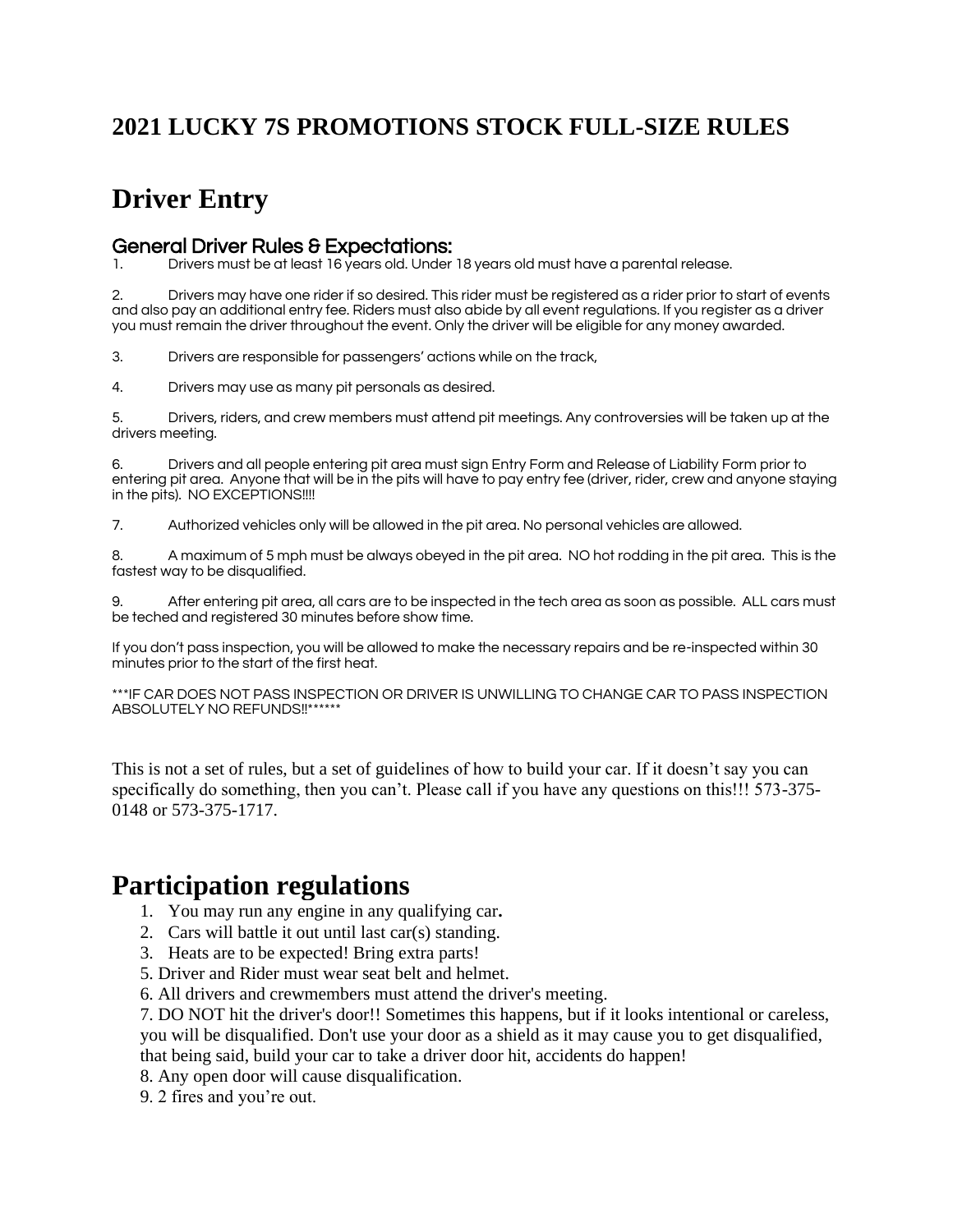10. NO sandbagging or holding!! You will be disqualified. You are given 20 seconds for aggressive hits, 1 minute for restarts and 1 minute if you are hung up. Only 3 seconds and daylight is allowed for holding.

11. No hot-rodding in the pits! Keep it at an idle. This is the fastest way to get disqualified! 12. Cars are subject to re-inspection before any prize money is handed out. There is a \$150 protest fee and you must be a driver in the top 5 in the feature in order to protest. Driver must have cash in hand directly after feature event in order to protest.

13. Any controversies will be taken up at the drivers meeting.

14. Any questions give us a call! If it does not say you can do it, don't do it, call first. Judges decisions are final!! 573-375-0148 CALL OR TEXT!

#### CAR PREPARATION

- A. Any American make sedan or station wagon can run. No 1970 or older Lincolns, No 1973 or older imperial sub-frames, No 2003 and newer Ford, 4x4, ambulances, hearses, trucks, limousines, etc.
- B. All glass, plastic, chrome, and interior must be removed. This includes trailer hitches and brackets.
- C. All decking in station wagons must be removed.
- D. Tires no larger than 16". No split rims. No studded tires. You may run double tires or have an outside flap. WE HATE FLAT TIRES!
- E. Radiator must be in stock position.
- F. All cars must have working brakes.
- G. Original gas tanks must be removed. You must use a boat tank or well-made fuel cell and it must be securely fastened and covered. Place fuel tank in back seat area bolted to floor board, or on cage.
- H. Tranny coolers are allowed if you choose to run one must have well-made lines with secure fittings FUEL LINE IS NOT OK!!!!!
- I. Batteries must be moved to passenger floorboard or cage and securely fastened and covered. This cannot strengthen car in any manner.
- J. You MUST have a roof sign. This cannot be fastened to strengthen car in any manner.

#### CAR BUILDING

#### BODY:

- 1. You can bolt or chain doors. Or weld all vertical door seams with 4 1/8in strapping.
- 2. You can weld front driver door and front passenger solid, both vertical and horizontal seems.
- 3. You may tuck your trunk lid but 60% must be in stock position and must have a 6"x6" inspection hole.
- 4. You may put (6) 6 inch long, 1/2" diameter bolts in trunk lid. They may have a 4"x4" washer. Instead of bolts, Six 4"x3"x1/8" door strap can be welded to secure trunk lid. CANNOT do both.
- 5. You may install 2 additional 1" diameter all-thread through the trunk that can either go through the existing body mount, OR be welded to the side frame vertical (no angling to get more surface area), if welding MUST remove nearest body mount.
- 6. You may put (6) 6 inch long, 1" diameter bolts in hood. They may have a 4"x4" You may install 2 additional 1" diameter all-thread through the hood that MUST go through the existing front body mount/core support.
- 7. Core support spacer maximum 3"x3"x1/4" tube 8" tall.
- 8. You must have at least 1-12" hole in hood. You may use 8-<sup>3</sup>% bolts to bolt hood back together.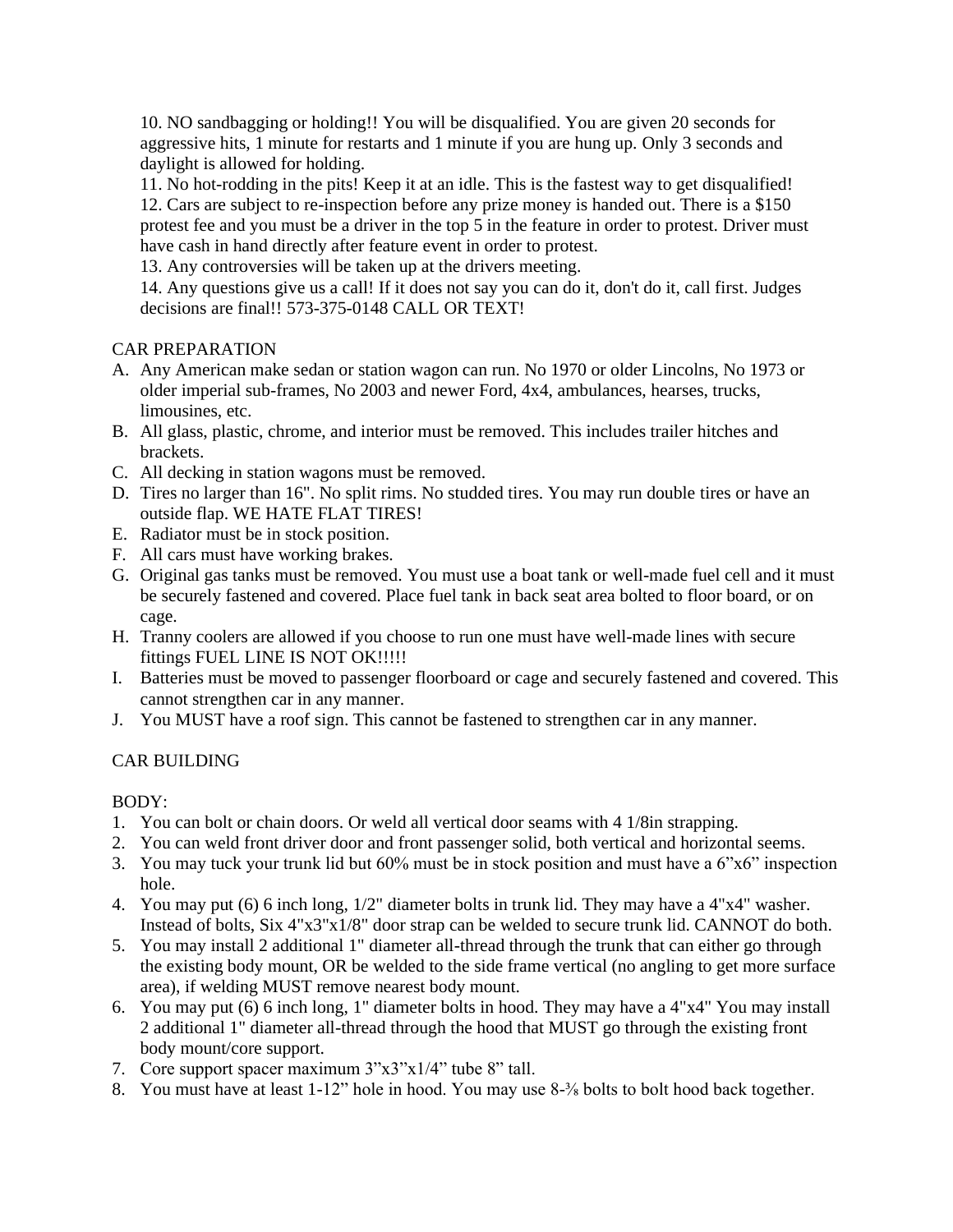- 9. Fenders may be trimmed for tire clearance. Rear quarter panels may also be trimmed. May use 12  $-3/8$ " bolts total per car with up to 1" washers to bolt together.
- 10. Body creasing is allowed.
- 11. All cars must have at least 1 strap of wire/chain or up to 3/8 x 4 flat welded from roof to firewall. 6" on firewall and 6" on roof.
- 12. You may run shifter through the floor, and you may run your exhaust through your hood.
- 13. Trunk must be minimum of 8 inches off trunk pan.

#### FRAME:

- 1. You can shorten frame in front of radiator mount, no moving mounts from Factory position. No removing of mounts. Bolts must still be able to pass through factory mounts. No moving core support.
- 2. Body mounts stay in place. Body bolts can be changed up to ½" bolts with a max 3" plate on top of body and a max 3" plate inside the frame. You must have a 1" spacer between body and frame if bolts are changed. Removing metal from factory rubbers is NOT allowed.
- 3. Cold bending of frame is allowed.
- 4. 6x4x3/8 inch bumper bracket is allowed. OR *(Cannot have both)*

Factory bumper bracket and/or shocks for that vehicle only may be used. Must mount in stock location and cannot be welded to frame.

#### CAGE:

- 1. You are allowed to run a bar on outside of driver's door for protection no bigger than 6 inch material and can run 6 inches in front of front door seam and 6 inches behind front door rear seam
- 2. You are allowed to run 4-point cage with 4 down tubes TOTAL *including* halo.
- 3. Cage must be a minimum of 4" off the floor everywhere except the down tubes going straight down.
- 4. Front down tubes must be behind inside door seam, and welded to top of frame. Down tubes can be welded to top of frame only.
- 5. No bigger than 6" material.
- 6. Must be 6" away from firewall. MUST be welded to flat part of frame rail. NO welding to or on frame arches front or rear. The front down tubes MUST stay a minimum of 6 inches behind Z box on Fords and Chryslers and 6 inches behind front arches on GMs.
- 7. Rear seat bar should not be further back than 8 inches behind driver seat.
- 8. Must be a minimum of 4" off the transmission tunnel which cannot be altered.
- 9. Gas tank protector must be welded to the cage only. Cannot exceed 24" wide and must be centered in the vehicle. It can angle in from your halo bar, it must be 4" off floor sheet metal, 6" from roof and it CAN touch the rear sheet metal. Must stay in interior of car.
- 10. Side bars should be a max length of 70 inches.

#### BUMPER:

- 1. You are allowed a loaded OEM bumper or a manufactured bumper within Chrysler pointy specs.
- 2. If you run a tubing bumper, max spec is a 8x6 tube.
- 3. 6x4x3/8 inch bumper bracket is allowed.